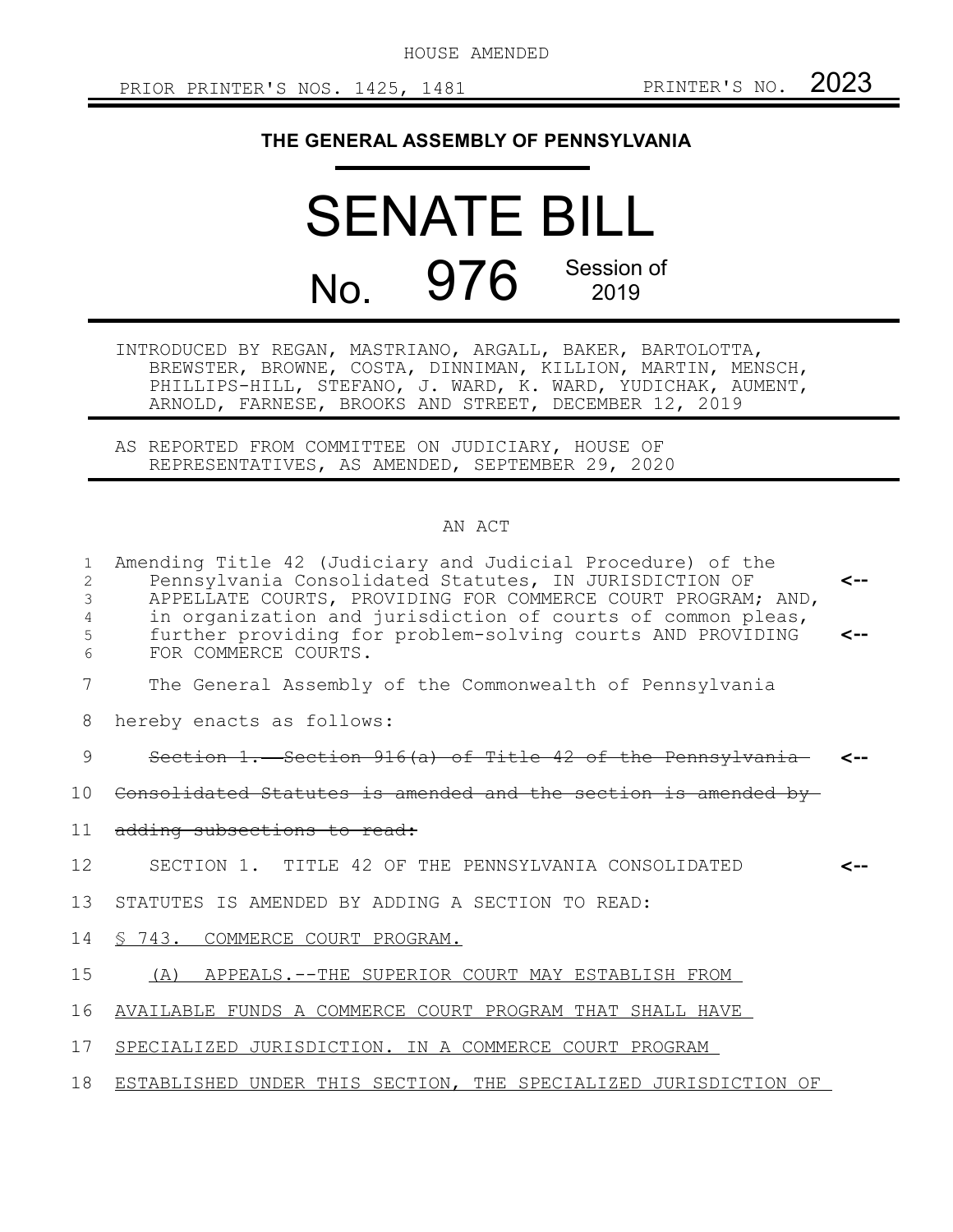APPEALS RELATING TO THE FOLLOWING MATTERS MAY BE VESTED IN THE PROGRAM: (1) THE INTERNAL AFFAIRS, GOVERNANCE, DISSOLUTION, LIQUIDATION, RIGHTS OR OBLIGATIONS BETWEEN OR AMONG OWNERS AND LIABILITY OR INDEMNITY OF MANAGERS OF BUSINESS CORPORATIONS, PARTNERSHIPS, LIMITED PARTNERSHIPS, LIMITED LIABILITY PARTNERSHIPS, PROFESSIONAL ASSOCIATIONS, BUSINESS TRUSTS, JOINT VENTURES OR OTHER BUSINESS ENTERPRISES, INCLUDING ANY ACTIONS INVOLVING THE INTERPRETATION OF THE RIGHTS OR OBLIGATIONS UNDER THE ORGANIC LAW, ARTICLES OF INCORPORATION, BYLAWS OR AGREEMENTS GOVERNING THESE ENTERPRISES. (2) DISPUTES BETWEEN OR AMONG TWO OR MORE BUSINESS ENTERPRISES RELATING TO A TRANSACTION, BUSINESS RELATIONSHIP OR A CONTRACT. (B) RULES.--THE COURT MAY ADOPT RULES FOR THE ADMINISTRATION OF THE PROGRAM ESTABLISHED UNDER THIS SECTION. THE RULES MAY NOT BE INCONSISTENT WITH THIS SECTION OR ANY RULE ESTABLISHED BY THE SUPREME COURT. (C) JURISDICTION.--NOTHING UNDER THIS SECTION SHALL BE CONSTRUED TO AFFECT THE JURISDICTION OF AN APPELLATE COURT AS PROVIDED BY LAW OTHER THAN THIS SECTION. SECTION 2.SECTION 916(A) OF TITLE 42 IS AMENDED AND THE SECTION IS AMENDED BY ADDING SUBSECTIONS TO READ: § 916. Problem-solving courts. (a) Establishment.--The court of common pleas of a judicial district and the Municipal Court of Philadelphia may establish, from available funds, one or more problem-solving courts which have specialized jurisdiction, including, but not limited to, veterans courts, drug courts, mental health courts and driving 1 2 3 4 5 6 7 8 9 10 11 12 13 14 15 16 17 18 19 20 21 22 23 24 25 26 27 28 29 30

20190SB0976PN2023 - 2 -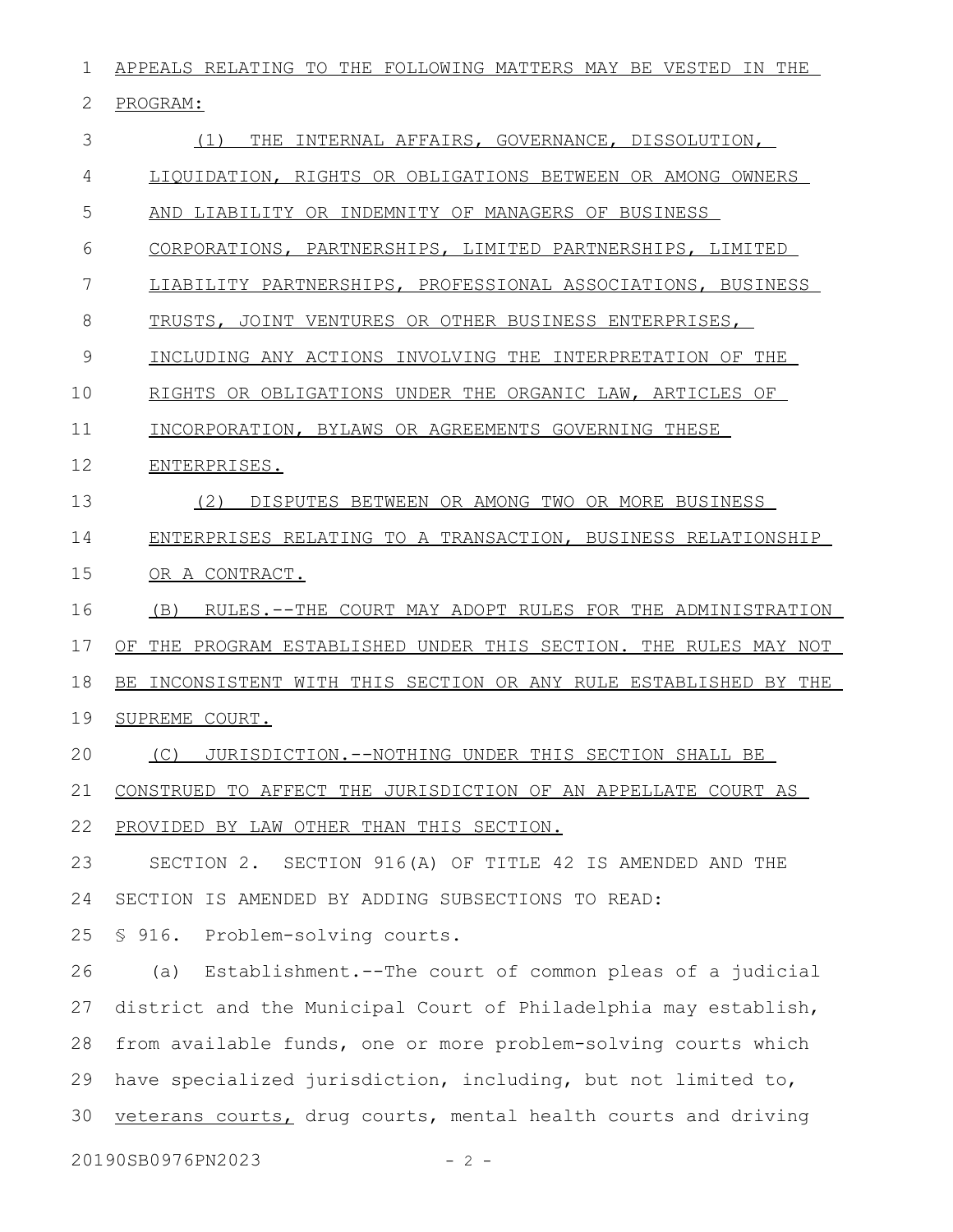| $\mathbf 1$ | under the influence courts, whereby defendants are admitted to a    |
|-------------|---------------------------------------------------------------------|
| 2           | court-supervised individualized treatment program. The court may    |
| 3           | adopt local rules for the administration of problem-solving         |
| 4           | courts and their related treatment services. The local rules may    |
| 5           | not be inconsistent with this section or any rules established      |
| 6           | by the Supreme Court.                                               |
| 7           | $\star$ $\star$<br>$\star$                                          |
| 8           | (d) Veterans courts.--                                              |
| 9           | If a court of common pleas of a judicial district or<br>(1)         |
| 10          | the Municipal Court of Philadelphia has established a               |
| 11          | veterans court under subsection (a), the court may provide          |
| 12          | for participation by defendants from another county or              |
| 13          | counties.                                                           |
| 14          | (2) A court of common pleas of a judicial district or               |
| 15          | the Municipal Court of Philadelphia may join with the court         |
| 16          | in another county or counties to establish a multicounty            |
| 17          | veterans court.                                                     |
| 18          | (e) Veterans track.--If a court of common pleas of a                |
| 19          | judicial district or the Municipal Court of Philadelphia            |
|             | 20 established a problem-solving court under subsection (a), except |
| 21          | for a veterans court, the court may establish a veterans track      |
| 22          | within the problem-solving court. As used in this subsection,       |
| 23          | the term "veterans track" means a program that utilizes some        |
| 24          | components of a veterans court, including, but not limited to,      |
| 25          | treatment resources and veteran mentors and does not have the       |
| 26          | population and judicial resources to sustain a full veterans        |
| 27          | court.                                                              |
| 28          | Local rules. -- A court of common pleas of a judicial<br>(f)        |
| 29          | district or the Municipal Court of Philadelphia that established    |
| 30          | a veterans court, multicounty veterans court or veterans track      |
|             |                                                                     |

20190SB0976PN2023 - 3 -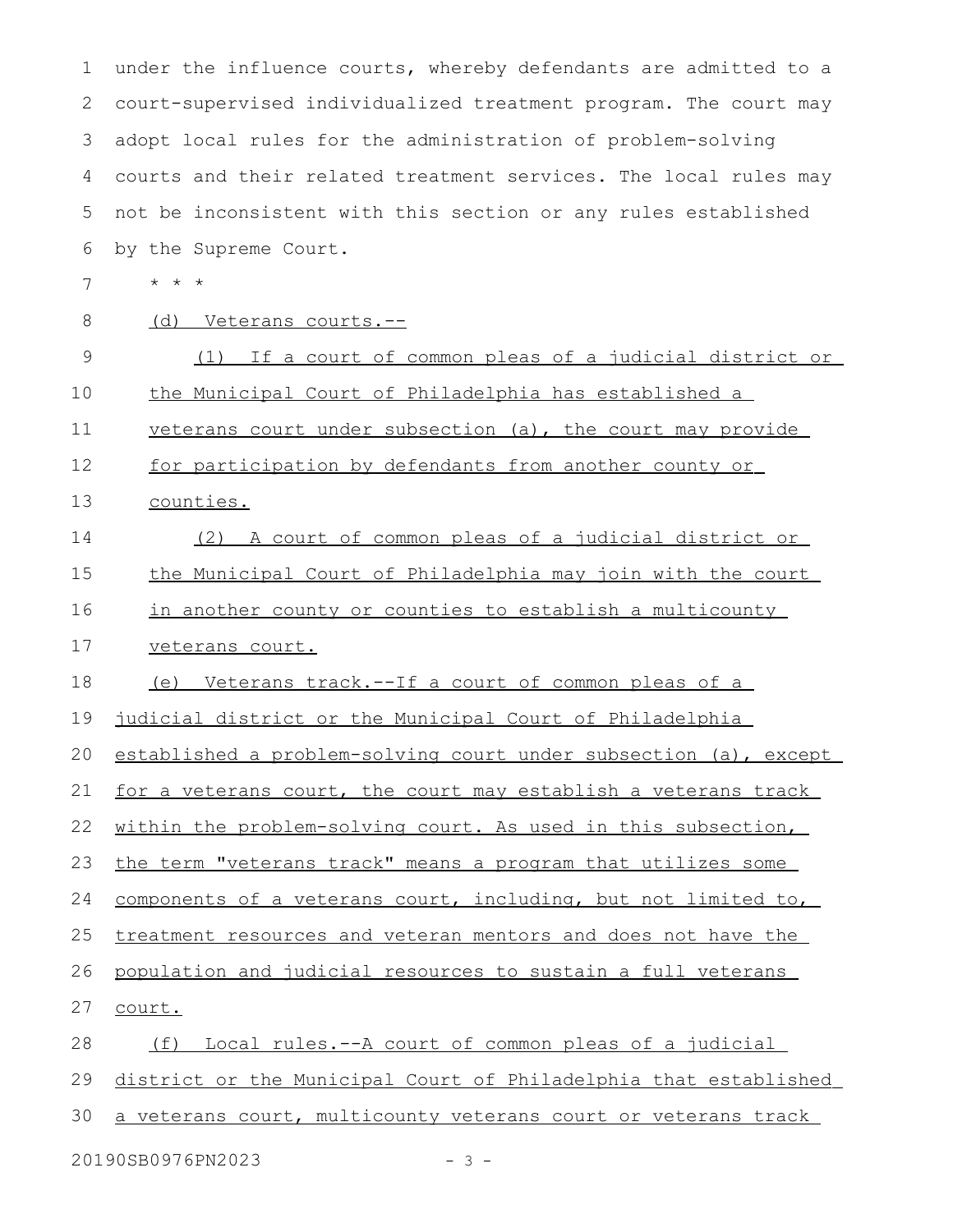| 1  | under this section may adopt local rules for the administration  |     |
|----|------------------------------------------------------------------|-----|
| 2  | of the courts and their related treatment services. The local    |     |
| 3  | rules may not be inconsistent with this section or any rules     |     |
| 4  | established by the Supreme Court.                                |     |
| 5  | SECTION 3. TITLE 42 IS AMENDED BY ADDING A SECTION TO READ:      | — > |
| 6  | \$916.1. COMMERCE COURTS.                                        |     |
| 7  | ESTABLISHMENT. -- THE COURT OF COMMON PLEAS OF A JUDICIAL<br>(A) |     |
| 8  | DISTRICT MAY ESTABLISH FROM AVAILABLE FUNDS A COMMERCE COURT     |     |
| 9  | THAT SHALL HAVE SPECIALIZED JURISDICTION. IN A COURT OF COMMON   |     |
| 10 | PLEAS THAT HAS ESTABLISHED A COMMERCE COURT UNDER THIS SECTION,  |     |
| 11 | THE EXCLUSIVE JURISDICTION OF CASES RELATING TO THE FOLLOWING    |     |
| 12 | MATTERS MAY BE VESTED IN THE COMMERCE COURT:                     |     |
| 13 | THE INTERNAL AFFAIRS, GOVERNANCE, DISSOLUTION,<br>(1)            |     |
| 14 | LIQUIDATION, RIGHTS OR OBLIGATIONS BETWEEN OR AMONG OWNERS       |     |
| 15 | AND LIABILITY OR INDEMNITY OF MANAGERS OF BUSINESS               |     |
| 16 | CORPORATIONS, PARTNERSHIPS, LIMITED PARTNERSHIPS, LIMITED        |     |
| 17 | LIABILITY PARTNERSHIPS, PROFESSIONAL ASSOCIATIONS, BUSINESS      |     |
| 18 | TRUSTS, JOINT VENTURES OR OTHER BUSINESS ENTERPRISES,            |     |
| 19 | INCLUDING ANY ACTIONS INVOLVING THE INTERPRETATION OF THE        |     |
| 20 | RIGHTS OR OBLIGATIONS UNDER THE ORGANIC LAW, ARTICLES OF         |     |
| 21 | INCORPORATION, BYLAWS OR AGREEMENTS GOVERNING THESE              |     |
| 22 | ENTERPRISES.                                                     |     |
| 23 | DISPUTES BETWEEN OR AMONG TWO OR MORE BUSINESS<br>(2)            |     |
| 24 | ENTERPRISES RELATING TO A TRANSACTION, BUSINESS RELATIONSHIP     |     |
| 25 | OR A CONTRACT.                                                   |     |
| 26 | (B) RULES.--THE COURT MAY ADOPT LOCAL RULES FOR THE              |     |
| 27 | ADMINISTRATION OF COMMERCE COURTS ESTABLISHED UNDER THIS         |     |
| 28 | SECTION. THE LOCAL RULES MAY NOT BE INCONSISTENT WITH THIS       |     |
| 29 | SECTION OR ANY RULE ESTABLISHED BY THE SUPREME COURT.            |     |
| 30 | STATEWIDE COMMERCE COURTS COORDINATOR. -- TO THE EXTENT<br>(C)   |     |
|    | 20190SB0976PN2023<br>$-4-$                                       |     |